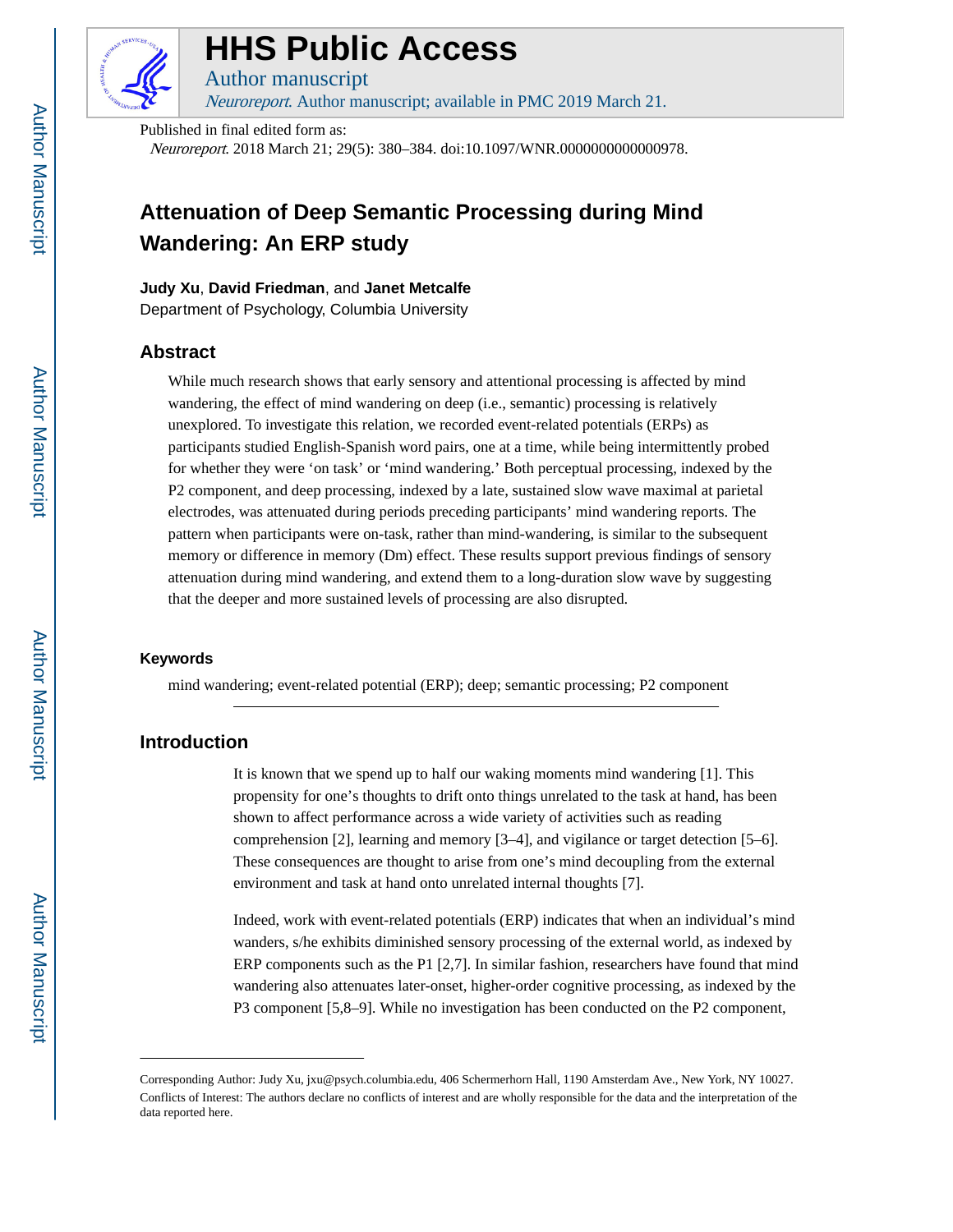which is thought to index perceptual processing [10], it is presumable that this would also be attenuated during mind wandering. More important, however, much of this work on cognitive processing has relied on relatively simple tasks, such as the oddball task [8], a variant of a go no-go task [5], and image categorization [9]. As such, they are unable to address the neurocognitive impact of mind wandering on mental activities requiring ongoing deep, semantic elaborative processing such as episodic encoding during learning.

To examine the impact of mind wandering on deep processing, we recorded ERPs while participants studied English-Spanish word pairs and were intermittently probed for whether they were "on task" or "mind wandering." These ERPs were then compared depending on whether participants had reported being on task or mind wandering. If participants had failed to process the task-relevant information deeply when they were mind wandering, we predicted that the magnitude of a slow wave process similar to the subsequent memory or difference in memory (Dm) effect (which is thought to reflect semantic processes [11–12]) would be attenuated relative to when participants were on task.

## **Method**

#### **Participants**

A total of 29 participants (15 males and 14 females;  $M = 24.03$  years,  $SD = 4.46$ ) were recruited from the Columbia University community and were compensated at a rate of \$15/h. All participants were native English speakers with no self-reported history of any psychiatric disorder. All participants gave written, informed consent and were treated in accordance with the ethical principles of the Declaration of Helsinki. Study approval was given by the Internal Review Boards of Columbia University and New York State Psychiatric Institute.

One participant, whose data were included in the ERP tracings, did not complete the final test. All analyses were, however, also computed with this participant removed and there were no differences in the results.

#### **Materials**

The materials were 179 English-Spanish word pairs varying in difficulty taken from Xu and Metcalfe [4]. 35 pairs from this set were sorted into each of the easy, medium, and difficult conditions, as described below.

#### **Design**

Word pairs were presented for study using a 3 (Difficulty of word pairs: easy, medium and difficult)  $\times$  4 (Block Duration: time during which pairs at the same level of difficulty were presented, 15, 30, 60 or 90 s)  $\times$  2 (study presentation half) within-participants design. Successive pairs at a single level of difficulty were presented for study at a rate of 1.5 s per pair, until the designated amount of time (15, 30, 60, or 90s) had passed, in what we will call a block. At the end of each block, a mind-wandering probe was presented. 12 blocks in the 3 X 4 design, were presented in each Study Half. The order of presentation of the 12 blocks in each of the two halves, was randomized with the following constraints: (1) Difficulty was

Neuroreport. Author manuscript; available in PMC 2019 March 21.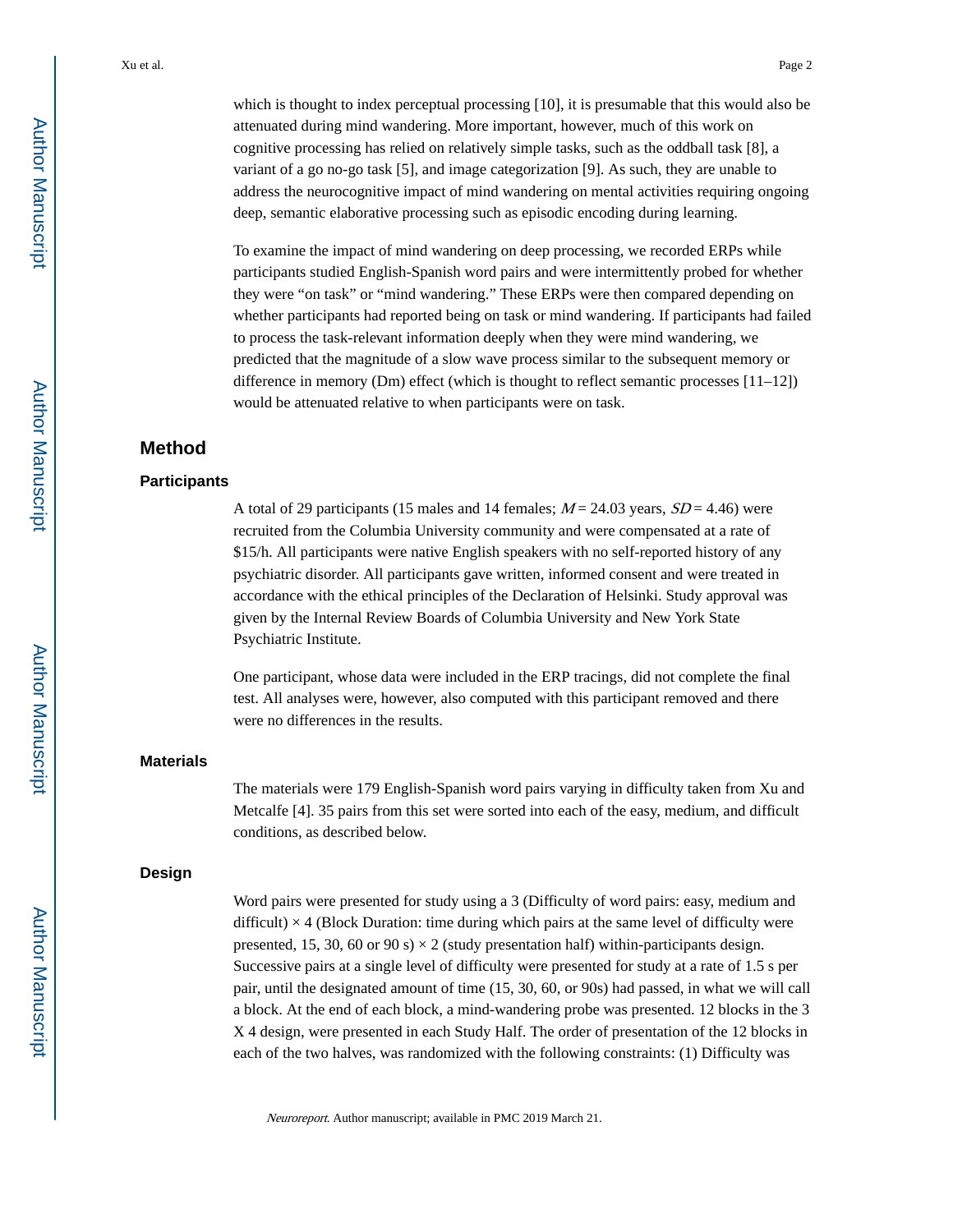randomized and permuted a total of 4 times, (2) all three difficulty levels were presented at each of the 4 time conditions, in a randomly assigned order, and (3) the position in the sequence of blocks of each difficulty level was equated across participants.

Word pairs were presented in blocks at the 3 levels of difficulty, because past research indicated that experts tend to mind wander on easy materials whereas novices tend to mind wander on more difficult materials [4]. Blocking ensured that participants would get streams of items together at roughly the same level of difficulty. By presenting particular levels of difficulty in blocks we hoped to ensure that all participants – whether experts or novices – would mind wander on at least some of the materials. The number of seconds for which materials at a particular difficulty level were presented was also varied to prevent participants from anticipating the appearance of the mind wandering probe. Finally, we added a short break in the middle of the study phase – segmenting the study stream into two halves – to enable us to check, and correct when necessary, the impedance of the electrodes.

There were 25 pairs in each of the three difficulty level conditions. Each pair was presented repeatedly over the course of study, within its own difficulty level block, and repeated randomly across Block Durations. Each word pair was presented an average of 10.17 times  $(SD=3.03)$  during study.

The dependent variables were: 1) cued recall, which was assessed at the end of the experiment, 2) mind wandering, which was assessed at the end of each block, and 3) ERP voltage, which was assessed throughout the study phase, time locked to word pair presentation.

#### **Procedure**

The experiment consisted of 3 sections: pretest, study, and final test. ERPs were recorded during the study phase. During the pretest, participants viewed the English words and had up to 10s to provide the correct Spanish translation. In the event that they did not know the answer, participants were instructed to try and provide an educated guess of what they thought the translation might be. After each response, participants were asked for a judgment of learning (JOL) on a slider scale for word pairs they had answered incorrectly. Word pairs were then sorted into three difficulty levels: easy items were correctly recalled; medium items were inaccurate but accompanied by high JOLs; *difficult* items were inaccurate and accompanied by low JOLs. Thirty-five items were sorted into each condition: 25 of which were presented for study, and 10 of which were reserved to be unstudied control items which were given on the final memory test.<sup>1</sup>

After completing the pretest, participants were presented with the English-Spanish word pairs and asked to study them for an upcoming test. They were also intermittently asked to report whether they were 'on task' or 'mind wandering.' All participants received and were asked to repeat the definitions of 'on task' or 'mind wandering' prior to the study phase to ensure they understood what the terms meant. Word pairs were presented one at a time on

<sup>&</sup>lt;sup>1</sup>One participant provided only 25 correct responses. For this participant, all of the 25 'easy' word pairs were presented for study, and the participant did not have any unstudied easy control items.

Neuroreport. Author manuscript; available in PMC 2019 March 21.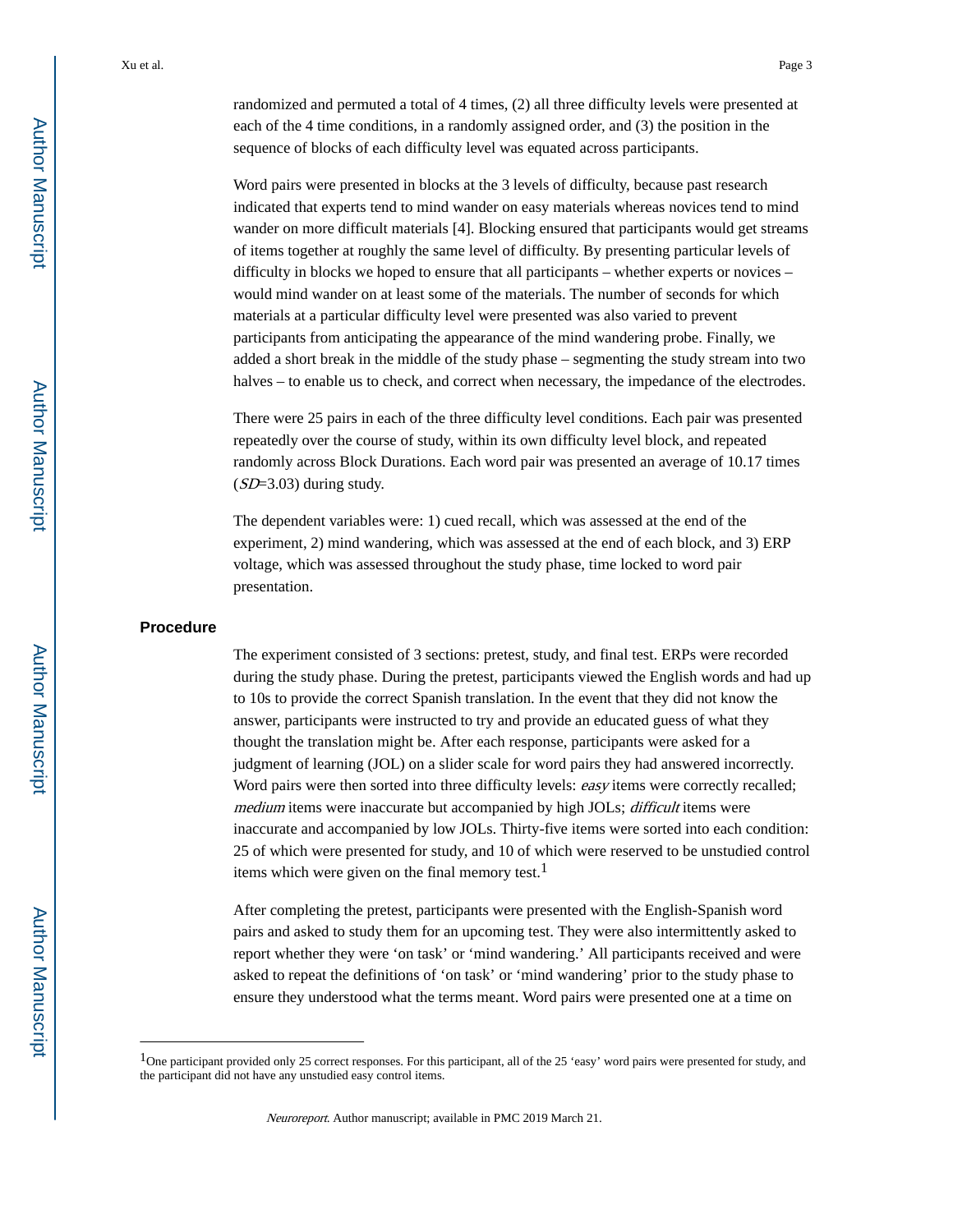screen for 1000 ms followed by a blank screen for 500 ms until the end of the block. The English word was 100 pixels above the midpoint of the screen and the Spanish word was 100 pixels below the midpoint. A mind wandering probe was presented at the end of each block, as indicated above, for a total of 24 attentional reports.

Participants were given a cued-recall test at the end. Each English word was presented onscreen and participants were asked to type in the correct Spanish translation. All word pairs presented for study were tested, as were the additional unstudied 10 word-pair controls. Presentation order was randomized and no feedback was provided. Participants' responses were leniently scored offline by a research assistant for accuracy.

#### **ERP recording**

Brain electrical activity was recorded during the study phase from 62 scalp sites (sintered Ag/AgCl) mounted in an Electrocap (Neuromedical Supplies) and digitized at 500 Hz (DC; high-frequency cut-off of 100-Hz; right-forehead ground). Electrodes were placed on the outer canthus of each eye to record horizontal eye movements, and directly above and below the left eye for vertical movements. Activity was originally referenced to the nose and rereferenced offline to the average of the left and right mastoids. Impedances were maintained below  $10kΩ$  throughout the experiment.

#### **Data Analyses**

ERPs were time-locked to word pair presentation and computed with a 200 ms baseline in EEGLAB [13] and ERPLAB [14]. Following methodology used in previous research [5– 6,9], only the 7 items presented during the 12s immediately preceding each attentional probe were used in the ERP mind-wandering or on-task averages. ERPs were categorized based on participants' reported attentional state for each block (i.e., on task or mind wandering) and averaged across Difficulty, Block Duration, and Study Half.

Prior to analyses, all recordings were filtered using a 0.1–10Hz IIR-Butterworth bandpass filter to remove DC drift and muscle movements. Offline artifact rejection and independent component analysis [15–16] were used to remove eye blinks, eye movements, and other muscle activity. For two participants, 1 electrode had to be interpolated due to an abnormal EEG pattern (P1 and CZ, respectively).

## **Results**

The criterion for significance was set at  $p < .05$  for all analyses. Partial eta squared  $(\eta_p^2)$  was used as the measure of effect size for analysis of variance (ANOVA). F-tests with Greenhouse-Geisser adjusted degrees of freedom were used when the assumption of homogeneity of variance was violated. When applicable, post hoc Tukey tests were computed for follow-up comparisons and are directly reported. For brevity, only the statistics for significant effects are reported.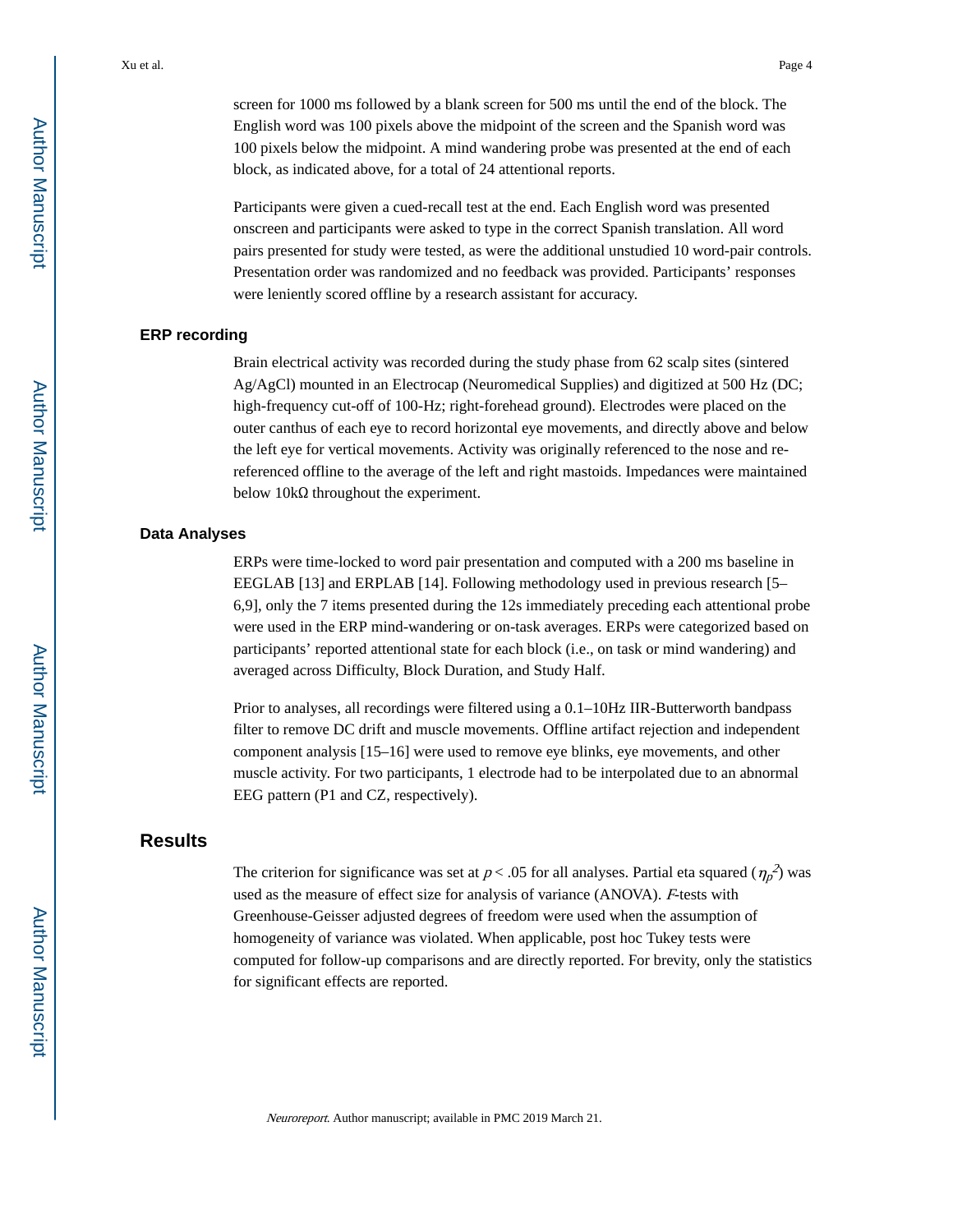#### **Behavioral Data**

**Final test performance—**Test performance was computed based on the proportion of leniently-scored items participants answered correctly. Average performance on the final cued-recall test was .58 ( $SD = .09$ ). There was an expected effect of Difficulty on performance  $[R1.45, 39.08) = 368.40, p < .0001, \eta_p^2 = 0.93]$ , such that participants performed best on easy ( $M = .95$ ,  $SD = .05$ ), next best on the medium ( $M = .68$ ,  $SD = .18$ ), and worst on difficult pairs ( $M = .12$ ,  $SD = .11$ ). Performance on easy pairs was significantly better than on medium or difficult pairs  $\lbrack \ell(54) = 8.56, p < .0001, \text{ and } \ell(54) = 26.58, p < .$ 0001, respectively]. Performance on medium pairs was higher than on difficult pairs  $f(54) =$ 18.03,  $p < .0001$ ].

**Mind wandering—**Participants mind wandered an average of .36  $(SD = .20)$  of the time. We first collapsed over Block Duration. A 3 (Difficulty)  $\times$  2 (Study Half) ANOVA revealed that the rates of mind wandering were fairly consistent across easy ( $M = .40$ ,  $SD = .26$ ), medium ( $M = .34$ ,  $SD = .23$ ), and difficult pairs ( $M = .33$ ,  $SD = .29$ ) [ $F(1.96, 54.87) = 0.88$ ,  $p = .418$ ,  $\eta_p^2 = 0.03$ . There was an expected effect of Study Half, such that participants mind wandered more in the second half  $(M = .41, SD = .25)$  than in the first half  $(M = .30,$  $SD = .20$  [ $F(1, 28) = 8.18$ ,  $p = .008$ ,  $\eta_p^2 = 0.23$ ]. There was no interaction between Difficulty and Study Half.

We then collapsed across Difficulty condition and computed a 4 (Block Duration)  $\times$  2 (Study Half) ANOVA. As anticipated, the same effect of Study Half, showed up in this analysis as in the previous one. There was also an effect of Block Duration such that participants mind wandered more on longer relative to shorter blocks [ $F(2.75, 76.88) = 4.18$ ,  $p = .010$ ,  $\eta_p^2 =$ 0.13]. There was more mind wandering reported for the 90s as compared to 15s block  $\lceil \frac{t(84)}{1} \rceil$  $= 3.09$ ,  $p = .014$ ]. None of the other pairwise comparisons across Block Duration were significant. There was no interaction between Block Duration and Study Half.

**Mind wandering and performance—**The between-participant correlation between mind wandering and final test performance was not reliable  $[r = -.30, t(26) = 1.60, p = .121]$ .

We were unable to assess the relation between mind wandering and learning withinparticipants because the word pairs repeated many times over the course of the study phase. As such, there might have been instances in which a participant might have mind wandered, or were on-task, and also cases in which their attentional state was unknown (e.g., items presented at the beginning of a block) during the presentation of each pair. This feature of the design prevented us from being able to cleanly segment items into those that had been presented while the participant was mind wandering and those that had been presented when s/he was on task.

#### **ERP Data**

Omnibus ANOVAs were computed using Electrode (see below) and Attentional State (on task vs. mind wandering). Average amplitude was computed over the measurement time windows of interest as described below.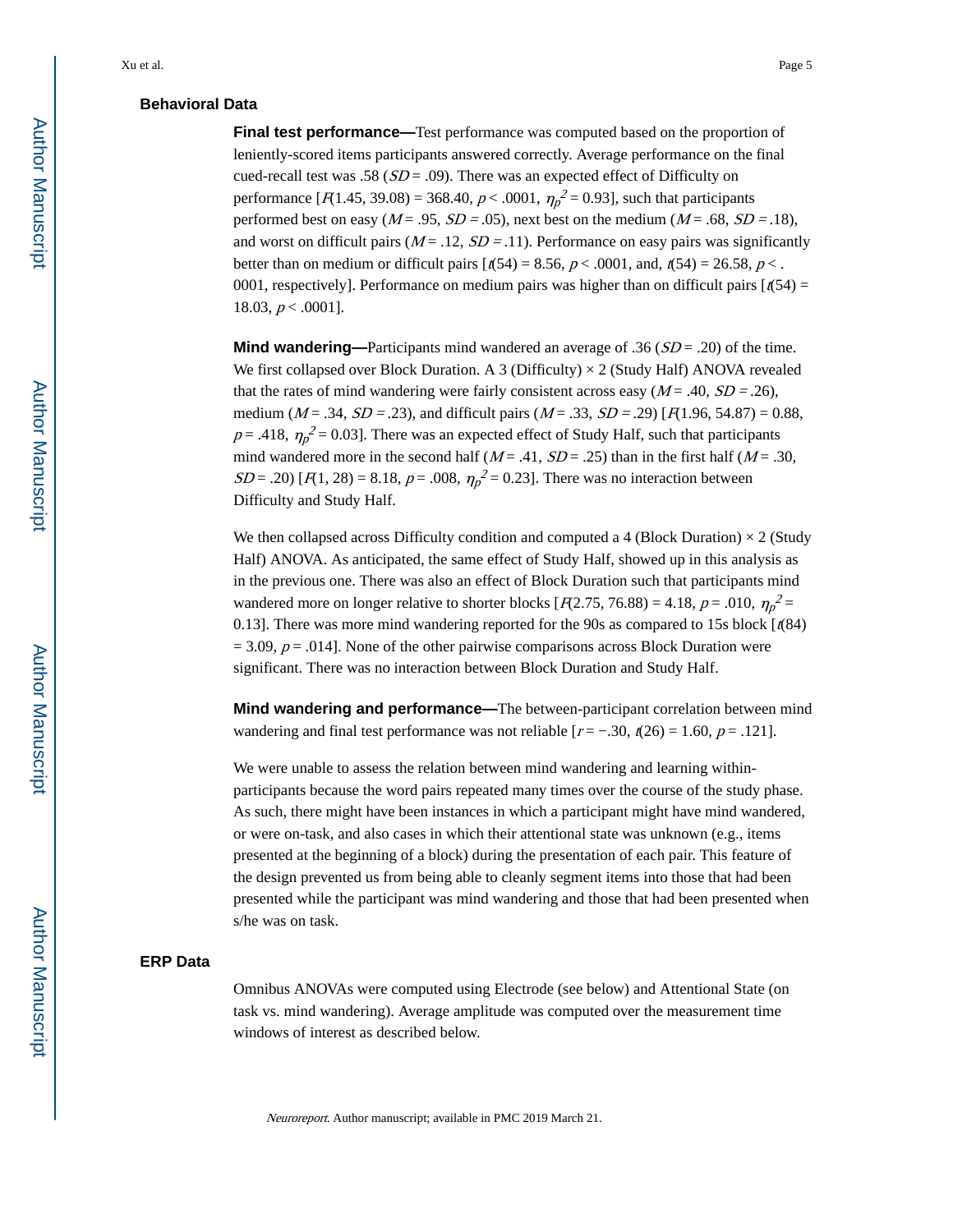ERP waveforms, presented in Fig. 1, were time locked to the presentation of a word pair during study and categorized according to self-reported attentional state (mind wandering/on task). Only ERPs to word pairs presented 12s, or 7 word pairs, before each probe were included. Across participants, 106 trials were on-task  $(SD = 32.99)$  and 60 were mind wandering  $(SD = 31.17)$ .

Although we were primarily interested in deep processing, three ERP components were investigated. First, we analyzed the early P1 component from 70–120 ms. This component has been investigated in previous mind-wandering experiments [6] and is thought to reflect basic visual-sensory processing. Second, we analyzed a P2 component from 170 ms to 250 ms. This component has not been investigated before in the context of mind wandering, and in the context of our experiment could index attention-modulated perceptual processing [10] or early/short-term encoding [17]. Third, and most importantly, we analyzed a late, sustained positive slow wave beginning at 250 ms and lasting until 800 ms. This component has not previously been investigated in the mind wandering situation, and may be associated with ongoing semantic processes during encoding [11–12].

In line with previous research, analyses of the P1 component focused on the PO3, PO4, and Oz electrodes, as these electrodes overlie occipital cortex [see 9]. To choose the electrodes for measurement of the P2 and positive slow wave, we first collapsed across attentional state and computed a grand average scalp topography (not shown), from which we then selected the subset of electrodes maximally active during 170–250 ms and 250–800 ms. On this basis, a subset of parietal electrodes – PZ, P1, P2, P3, P4, P5, and P6 – were chosen for these analyses.

The difference between on-task and mind-wandering conditions on the P1 component was marginally significant [ $F(1,27)=3.20$ ,  $p=.085$ ,  $\eta_p^2=0.11$ ]. Although this effect was not significant in a two-tailed test, the direction was consistent with past research which has shown effects of mind wandering on sensory processing [2,8].

There was also a significant difference between on-task and mind-wandering at 170–250 ms. The P2 component was attenuated when participants were mind-wandering relative to when they were on-task  $[R(1, 27) = 4.19, p = .050, \eta_p^2 = 0.13]$ .

Finally, and critically, there was an effect of mind wandering from 250–800 ms  $[F(1, 27) =$ 5.48,  $p = .027$ ,  $\eta_p^2 = 0.17$ , such that mind wandering significantly attenuated processing relative to the on-task state. To the best of our knowledge, this pattern of late attenuation during mind wandering has not been observed before, and suggests that higher-order, deep processing of to-be-learned materials was dampened [11–12].

#### **Discussion**

This experiment examined the question of whether mind wandering attenuates deep semantic processing as reflected in a late, sustained positive-going process. We predicted that this processing would be reduced when participants were mind wandering relative to when they were on-task. Indeed, there was a significantly attenuated brain response during mind wandering. The data presented here indicate that processing of materials is attenuated

Neuroreport. Author manuscript; available in PMC 2019 March 21.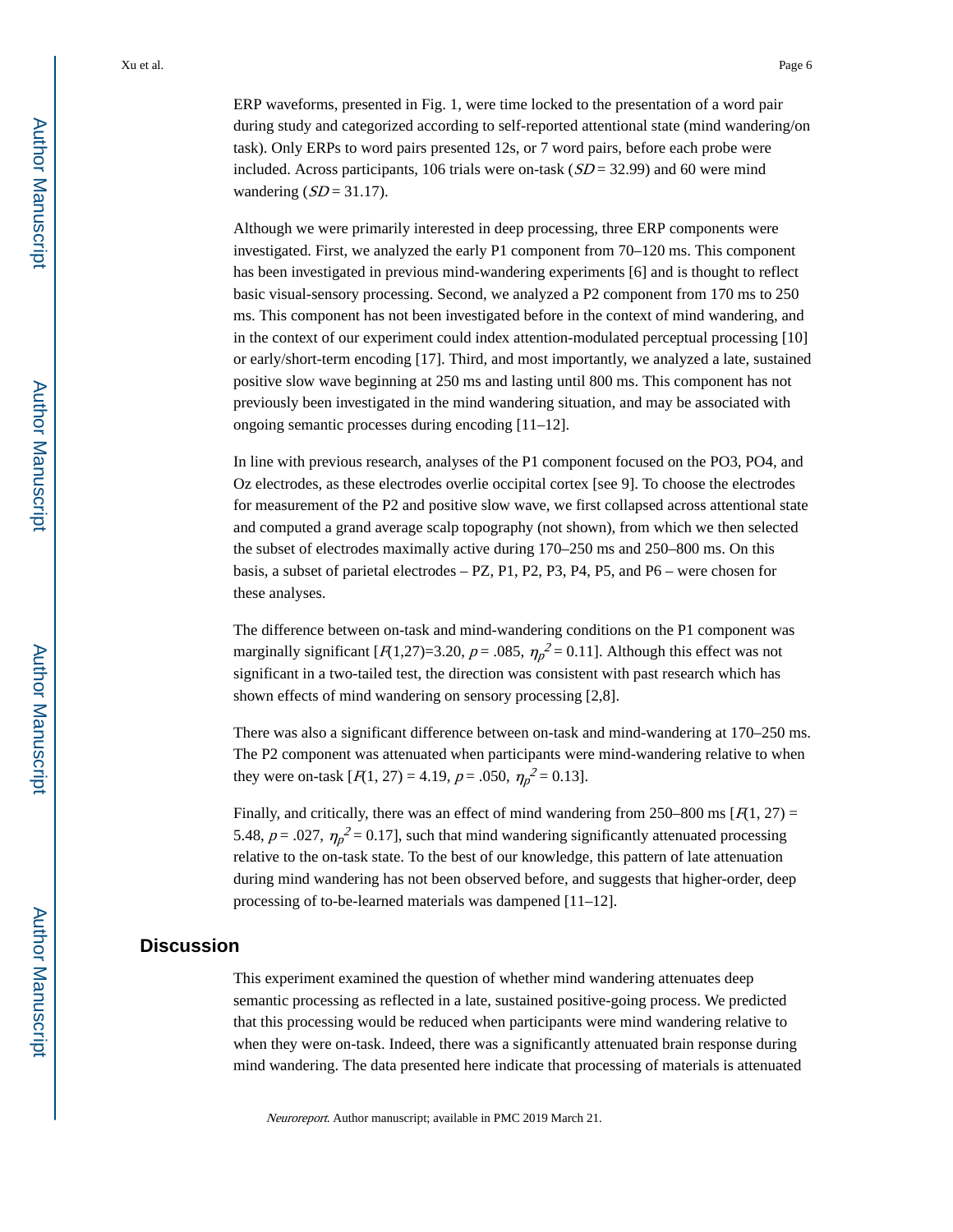This attenuation in late positivity is qualitatively similar to the Dm effect indicating that ERPs during study of items that are later remembered are larger and more positive – particularly after about 400 ms – than those items that are subsequently forgotten [16–17]. To the extent that the Dm effect and our late mind-wandering effect reflect similar mechanisms, these results suggest that the late processing we observed may be qualitatively similar to the subsequent memory effect, and may be disrupted during mind wandering. Future experiments should assess whether this is, indeed, the case. To conclude: the findings of this experiment indicate that when a person is mind wandering, deep processing, which is associated with higher-order cognitive functions such as semantic encoding, is impaired.

## **Acknowledgments**

Source of Funding: We are grateful for a Natural Science and Engineering Research Council PGS-D3 award to J.X., a National Institute of Aging grant (#AG005213) to DF, and an Institute for Education Sciences award (R305A150467) and a James S. McDonnell Foundation grant (220020166) to J.M.

We thank Lindsey Casal-Roscum and Zach Bucknoff for their help in collecting the data.

#### **References**

- 1. Killingsworth MA, Gilbert DT. A wandering mind is an unhappy mind. Science. 2010; 330(6006): 932–932. [PubMed: 21071660]
- 2. Broadway, JM., Franklin, MS., Schooler, JW. Biol Psychol. Mar. 2015 Early event-related brain potentials and hemispheric asymmetries reveal mind-wandering while reading and predict comprehension; p. 1-13.
- 3. Metcalfe J, Xu J. People mind wander more during massed than spaced inductive learning. J Exp Psychol Learn Mem Cogn. 2016; 42(6):978–984. [PubMed: 26618908]
- 4. Xu J, Metcalfe J. Studying in the region of proximal learning reduces mind wandering. Mem Cognit. 2016; 44(5):681–695.
- 5. Smallwood J, Beach E, Schooler JW, Handy TC. Going AWOL in the brain: Mind wandering reduces cortical analysis of external events. J Cogn Neurosci. 2008; 20(3):458–469. [PubMed: 18004943]
- 6. Kam JWY, Dao E, Farley J, Fitzpatrick K, Smallwood J, Schooler JW, et al. Slow fluctuations in attentional control of sensory cortex. J Cogn Neurosci. 2011; 23(2):460–470. [PubMed: 20146593]
- 7. Smallwood J, Schooler JW. The Science of Mind Wandering: Empirically Navigating the Stream of Consciousness. Annu Rev Psychol. 2015; 66(1):487–518. [PubMed: 25293689]
- 8. Barron E, Riby LM, Greer J, Smallwood J. Absorbed in thought: The effect of mind wandering on the processing of relevant and irrelevant events. Psychol Sci. 2011; 22(5):596–601. [PubMed: 21460338]
- 9. Kam JWY, Xu J, Handy TC. I don't feel your pain (as much): the desensitizing effect of mind wandering on the perception of others' discomfort. Cogn Affect Behav Neurosci. 2014; 14(1):286– 296. [PubMed: 23900749]
- 10. Luck SJ, Hilyard SA. Electrophysiological correlates of feature analysis during visual search. Psychophysiology. 1994; 31(3):291–308. [PubMed: 8008793]
- 11. Friedman D, Johnson R. Event-related potential (ERP) studies of memory encoding and retrieval: a selective review. Microsc Res Tech. 2000; 51(1):6–28. [PubMed: 11002349]
- 12. Paller KA, Kutas M, Mayes AR. Neural correlates of encoding in an incidental learning paradigm. Electroencephalogr Clin Neurophysiol. 1987; 67(4):360–371. [PubMed: 2441971]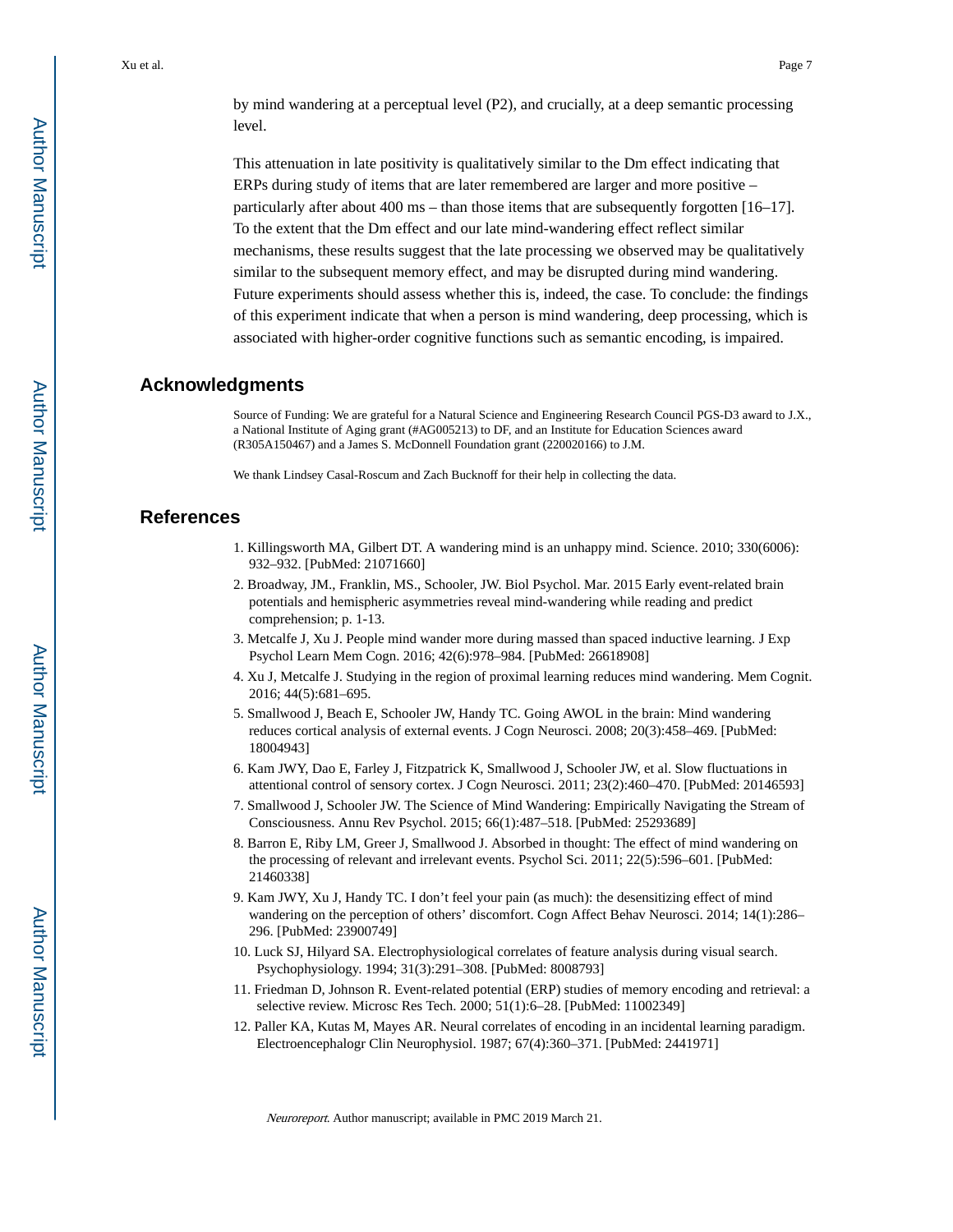- 13. Delorme A, Makeig S. EEGLAB: an open source toolbox for analysis of single-trial EEG dynamics including independent component analysis. J Neurosci Methods. 2004; 134(1):9–21. [PubMed: 15102499]
- 14. Lopez-Calderon J, Luck SJ. ERPLAB: an open-source toolbox for the analysis of event-related potentials. Front Hum Neurosci. 2014 Apr.8:213. [PubMed: 24782741]
- 15. Makeig S, Debener S, Onton J, Delorme A. Mining event-related brain dynamics. Trends Cogn Sci. 2004; 8(5):204–210. [PubMed: 15120678]
- 16. Mognon A, Jovicich J, Bruzzone L, Buiatti M. ADJUST: An automatic EEG artifact detector based on the joint use of spatial and temporal features. Psychophysiology. 2011; 48(2):229–240. [PubMed: 20636297]
- 17. Dunn BR, Dunn DA, Languis M, Andrews D. The relation of ERP components to complex memory processing. Brain Cogn. 1998; 36(3):355–376. [PubMed: 9647684]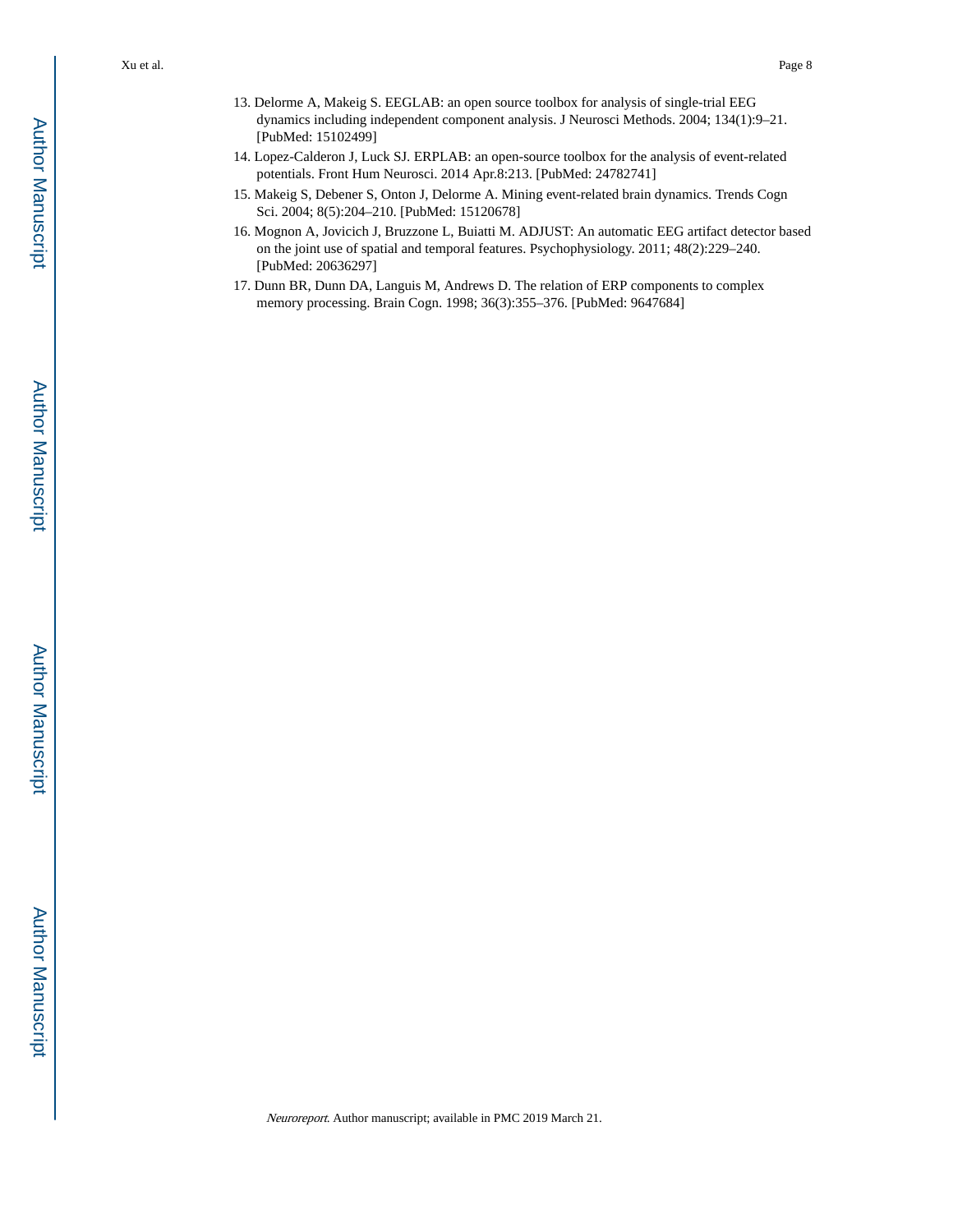

#### **Fig 1.**

ERPs to Word Pairs presented during study for electrodes PZ, P1, and P2. Top Panel. Ontask trials are represented by the solid black line and mind-wandering trials are dotted. Components and time windows analyzed are shaded and labeled in the leftmost panel for the P1 electrode. Bottom Panel. Difference waveforms with the mind wandering ERPs subtracted from the on-task ERPs.

Note that the P1 component was analyzed at electrodes PO3, PO4, and OZ (not shown).